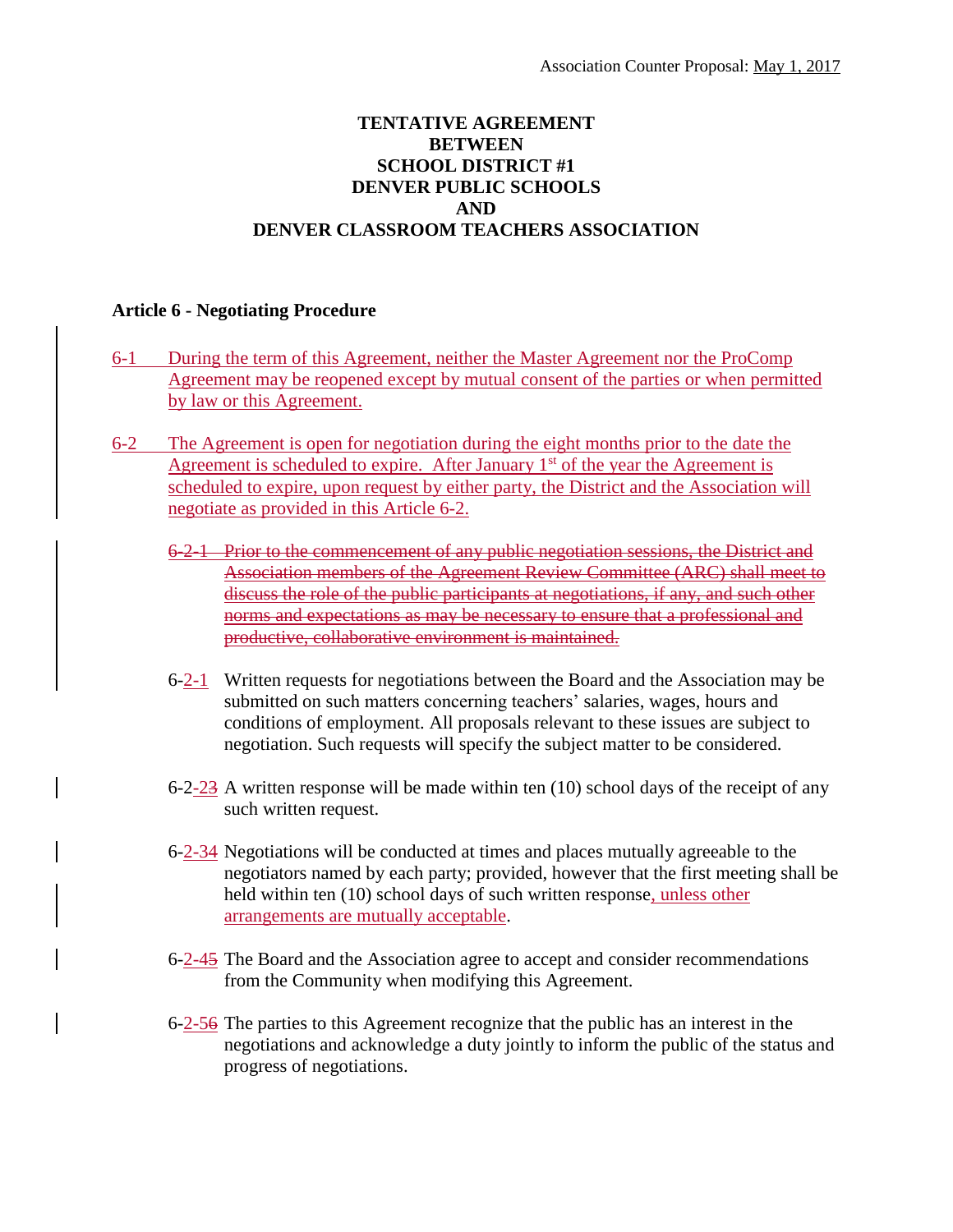- 6-2-67 If negotiations are scheduled during the school day, the negotiators shall be released from their regular duties with no loss of pay.
- 6-2-78 Either party may use the services of outside consultants and may call upon professional and lay representatives to assist in the negotiations.
- 6-2-89 During negotiations, the Board and the Association will present relevant data, exchange points of view, and make proposals and counter-proposals. Upon request of either party, the other will make available for inspection its records and data pertinent to the subject of negotiations. When necessary to protect confidential information, the District or the Association can request that the other party enter into a confidentiality agreement prior to providing the information.
- 6-2-910 Tentative agreements reached as a result of such negotiations will be reduced to writing and will have conditional written approval of both parties pending final adoption of the District budget. After such adoption and approval, the final Agreement will be signed by the Board and Association and will become an addendum to this Agreement. If changes in this tentative Agreement are necessary as a result of a legal budget adoption process, the Agreement will be subject to negotiation.
- 6-2-101 Such negotiations shall conclude no later than May 1st, 2011in the year the Agreement is scheduled to expire, unless extended by mutual consent. If impasse is reached, the parties shall use the vehicle for resolution as provided under Article 6-2-112.
- 6-2- 112 Impasse Resolution/Mediation.
	- 6-2-12-1 Either party may declare an impasse. Then a mediator shall be selected with the assistance of the American Arbitration Association, according to the procedure of Article 7-3-5-2.
	- 6-2-12-2 Any mediation efforts must be concluded by August 31, and will be conducted under rules determined by the mediator, but shall be in accordance with all state and federal law.
	- 6-2-12-3 If mediation is unsuccessful and if both parties agree, the mediator may issue a written report to the parties explaining the matters still at issue.
	- 6-2-12-4 The parties agree to share the cost of mediation equally.
- 6-3 Financial Agreement Negotiations
	- 6-3-1 While it is the intent of the parties that the economic provisions in this Agreement shall remain in full force and effect during its term, in order to comply with the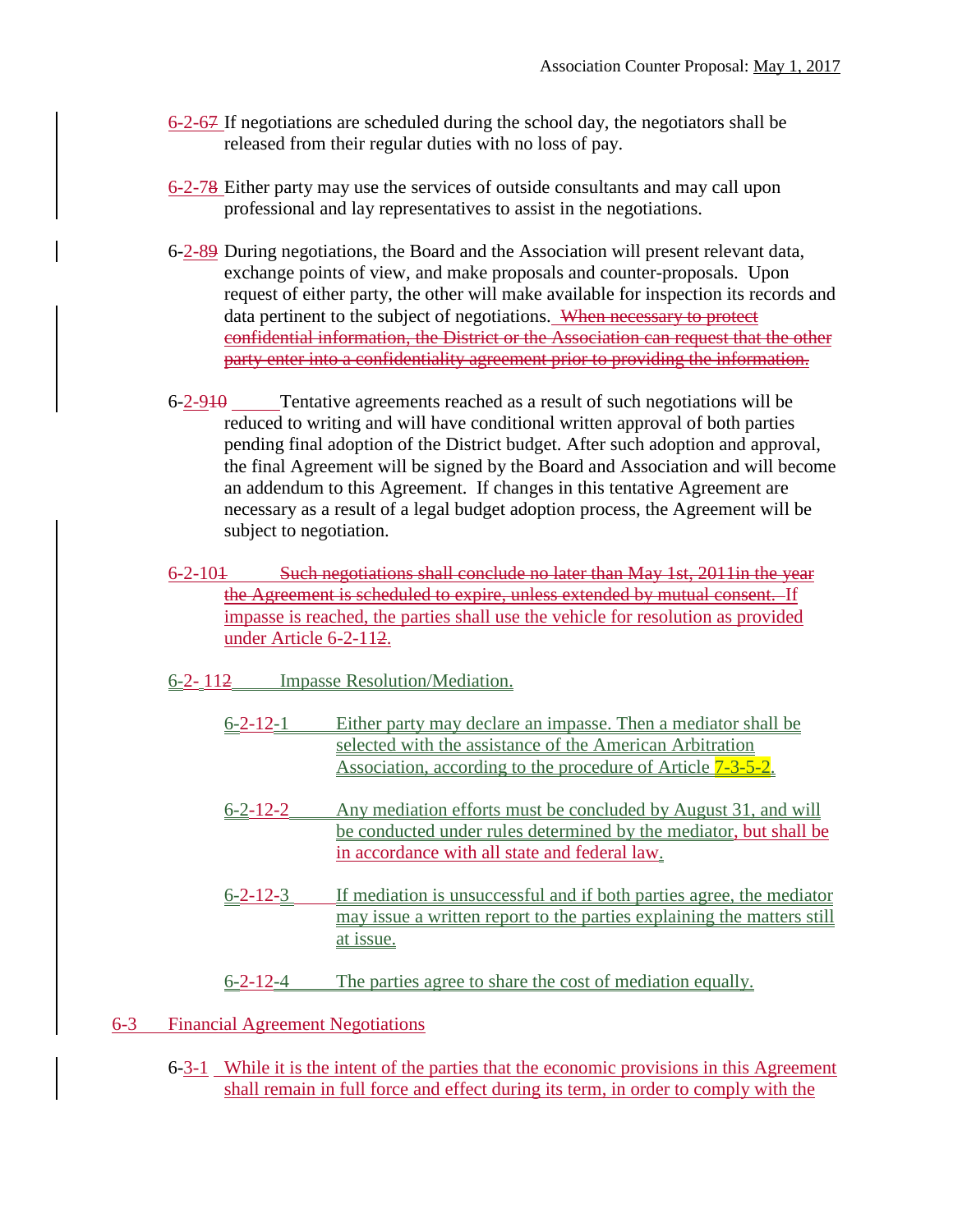provisions of the TABOR Amendment and § 22-32-110(5) C.R.S., the provisions of the Agreement relating to salaries and benefits may be reopened by the District in connection with its annual adoption of its budget.

6-3-2 As of the time they are made available to the Board, the Board will provide the Association with a Superintendent's proposed budget for the next fiscal year, as well as available preliminary budgetary information and any proposals affecting teachers' salaries, and benefits wages, hours and conditions of employment.

## 6-3-3 Any agreement reached as a result of these negotiations should be reduced to a written Financial Agreement that can be for one-year or multi-year terms.

6-11 Impasse Resolution/Mediation.6-11-1 Either party may declare an impasse. Then a mediator shall be selected with the assistance of the American Arbitration Association, according to the procedure of Article 7-3-5-6-11-2 Any mediation efforts must be concluded by August 31, and will be conducted under rules determined by the mediator6-11-3 If mediation is unsuccessful and if both parties agree, the mediator may issue a written report to the parties explaining the matters still at iss6-11-4 The parties agree to share the cost of mediation equall

- 6-4 Interim Negotiations. This provision is not intended to allow for changing the language or the intent of the existing Agreement outside of the normal bargaining cycle when the Agreement is open for negotiation. From time to time, however, matters arise that the parties may need to address in a timely manner and when waiting until the next negotiations period is not practicable. Therefore, during the term of this Agreement and between regularly scheduled bargaining sessions, the parties may choose to engage in interim negotiations.
	- 6-4-1 Such negotiations may be initiated by the Association with a request to the Superintendent or by the District with a request to the Association President. Following a discussion of the purpose of the requested negotiations, the Superintendent and Association President will decide if the matter will be addressed and what group of individuals will be given the responsibility for addressing the matter. There would be no commitment to a particular outcome. The matter could be referred to an existing body such as the Educational Initiatives Panel, the Agreement Review Committee (ARC) or the Instructional Issues Council, or the Superintendent and Association President may agree to appoint a special committee to address the matter.
	- 6-4-2 Generally, the matters to be addressed will be those substantive in nature and which impact the operation of the District and/or the operation of this Agreement.
	- 6-4-3 If the District and the Association reach agreement on matters that are related to the interpretation of the Agreement or matters on which the Agreement is silent, the agreements will be memorialized in results of work of the body to which the matter is referred will become a Memorandum of AgreementUnderstanding, subject to the approval of the Representative Council of the Association and the